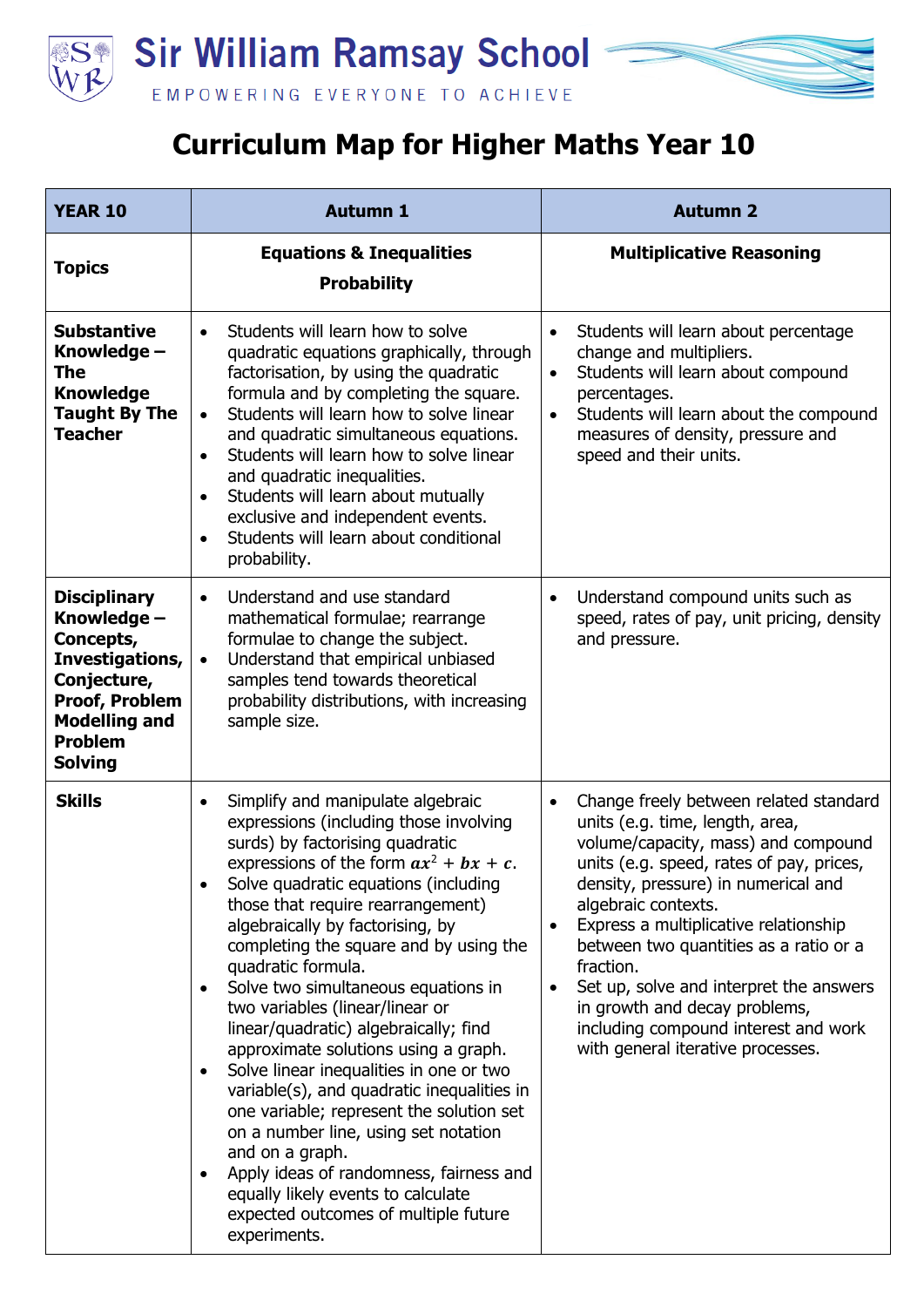|                                          | Relate relative expected frequencies to<br>theoretical probability, using<br>appropriate language and the 0-1<br>probability scale.<br>Enumerate sets and combinations of<br>sets systematically, using tables, grids,<br>Venn diagrams and tree diagrams.                                                                                                                                                                                                                                                                                                                                                                          |                                                                                                                                                                                                                                                                                                                                   |
|------------------------------------------|-------------------------------------------------------------------------------------------------------------------------------------------------------------------------------------------------------------------------------------------------------------------------------------------------------------------------------------------------------------------------------------------------------------------------------------------------------------------------------------------------------------------------------------------------------------------------------------------------------------------------------------|-----------------------------------------------------------------------------------------------------------------------------------------------------------------------------------------------------------------------------------------------------------------------------------------------------------------------------------|
| <b>Links To Prior</b><br><b>Learning</b> | Building on expanding and factorising<br>٠<br>with single/double brackets including<br>negative numbers and powers,<br>substitution into formulae, solving<br>algebraic fractional indices and<br>rearranging formulae, linear and<br>quadratic sequences.<br>Building on probability scales and<br>$\bullet$<br>calculating simple probability of<br>independent events, expected<br>probability and finance to further<br>develop understanding and calculating<br>sample space diagrams, experimental<br>probability, Venn diagrams and set<br>notations, frequency trees and tree<br>diagrams, dependent/conditional<br>events. | Building on calculating percentage of<br>amounts, rearranging equations,<br>distance equal speed divided by time<br>from Year 9.                                                                                                                                                                                                  |
| Literacy/<br><b>Numeracy</b>             | The language of quadratic equations<br>and inequalities.<br>The language of probability and sets.                                                                                                                                                                                                                                                                                                                                                                                                                                                                                                                                   | The language of multiplicative<br>$\bullet$<br>reasoning including growth and decay<br>The language of compound measures<br>such as speed, distance and time.                                                                                                                                                                     |
| <b>Cross</b><br><b>Curricular</b>        | Any areas where quadratics are used<br>such as Technology, Science and<br>Engineering.<br>Any areas where probability is required<br>such as Business Studies.                                                                                                                                                                                                                                                                                                                                                                                                                                                                      | Any areas where compound measures<br>$\bullet$<br>(density, pressure and speed) are used<br>such as Science and Technology.<br>Any area where volume and capacity<br>are used such as Science and<br>Technology.<br>Any areas where percentage change is<br>$\bullet$<br>used such as Science, Business Studies<br>and Geography. |
| <b>Assessment</b>                        | Learning checks throughout with low<br>stakes questioning and starters.<br>Summative assessment at the end of<br>the topic.                                                                                                                                                                                                                                                                                                                                                                                                                                                                                                         | Learning checks throughout with low<br>stakes questioning and starters.<br>Summative assessment at the end of<br>the topic.                                                                                                                                                                                                       |

| <b>YEAR 10</b>                                                                                                  | <b>Spring 1</b>                                                                                                                                                                                               | <b>Spring 2</b>                                                                                                                                                                                                                                                   |
|-----------------------------------------------------------------------------------------------------------------|---------------------------------------------------------------------------------------------------------------------------------------------------------------------------------------------------------------|-------------------------------------------------------------------------------------------------------------------------------------------------------------------------------------------------------------------------------------------------------------------|
| <b>Topics</b>                                                                                                   | <b>Similarity &amp; Congruence</b><br><b>Further Trigonometry</b>                                                                                                                                             | <b>Further Statistics</b>                                                                                                                                                                                                                                         |
| <b>Substantive</b><br>Knowledge $-$<br><b>The</b><br><b>Knowledge</b><br><b>Taught By The</b><br><b>Teacher</b> | Students will learn the conditions of<br>$\bullet$<br>congruence and how to apply them to<br>proofs.<br>Students will learn about the ratios of<br>$\bullet$<br>length, area and volume in similar<br>shapes. | Students will learn about bias, random<br>$\bullet$<br>and stratified sampling.<br>Students will learn to draw cumulative<br>frequency diagrams and box plots.<br>Student will learn how to estimate lower<br>and upper quartiles and the<br>Interquartile range. |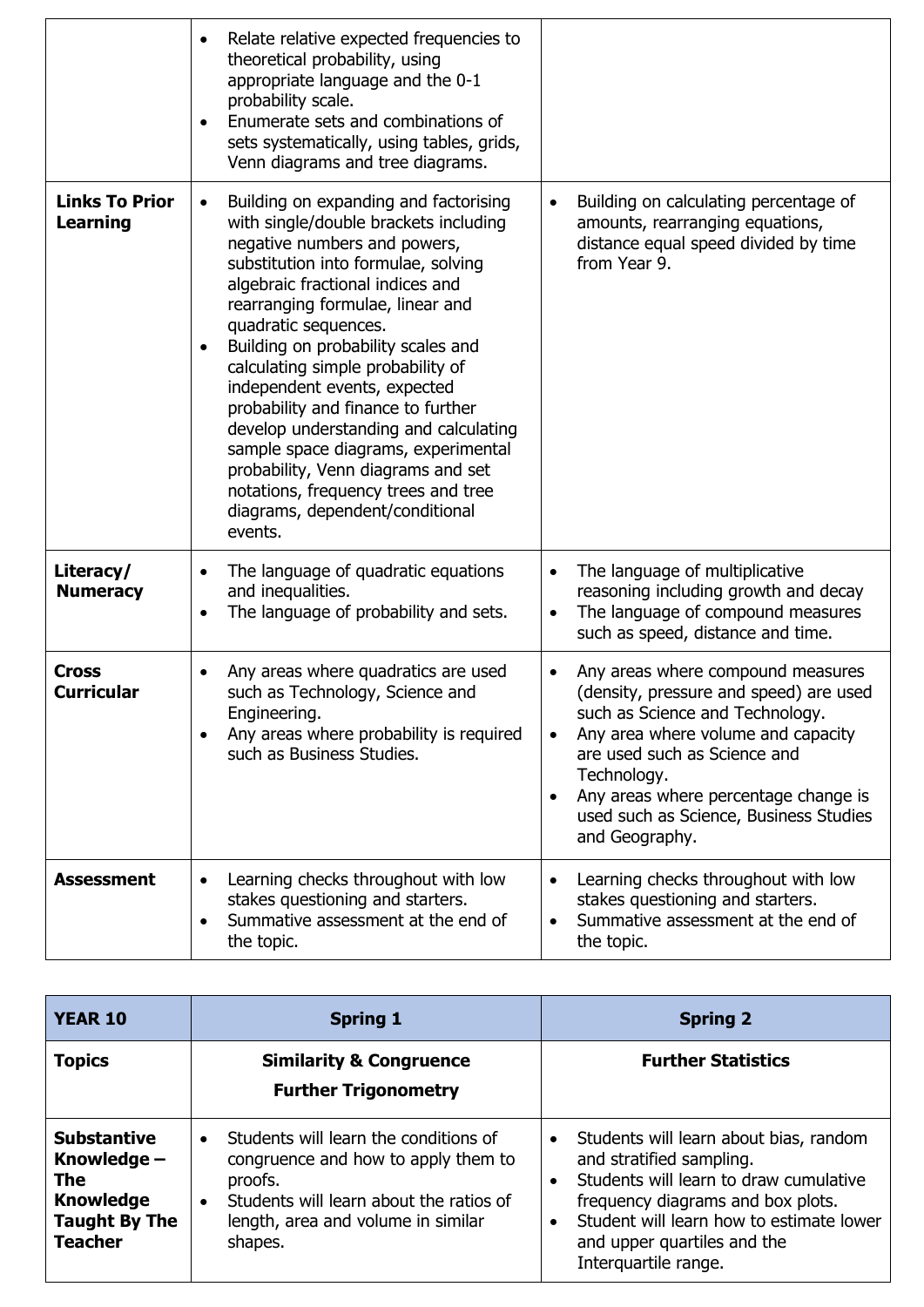|                                                                                                                                                                        | Students will learn about the ratio of<br>$\bullet$                                                                                                                                                                                                                                                                                                                                                                                                                                                                                                                                                                                                                         | Students will learn how to draw and                                                                                                                                                                                                                                                                                                                                                                                                                                          |
|------------------------------------------------------------------------------------------------------------------------------------------------------------------------|-----------------------------------------------------------------------------------------------------------------------------------------------------------------------------------------------------------------------------------------------------------------------------------------------------------------------------------------------------------------------------------------------------------------------------------------------------------------------------------------------------------------------------------------------------------------------------------------------------------------------------------------------------------------------------|------------------------------------------------------------------------------------------------------------------------------------------------------------------------------------------------------------------------------------------------------------------------------------------------------------------------------------------------------------------------------------------------------------------------------------------------------------------------------|
|                                                                                                                                                                        | length in similar shapes.<br>Students will learn about the graphs of<br>$\bullet$<br>the sine, cosine and tangent functions.<br>Students will learn the sine and cosine<br>$\bullet$<br>rules and the trigonometric form of the<br>formula for the area of a triangle.                                                                                                                                                                                                                                                                                                                                                                                                      | interpret histograms.                                                                                                                                                                                                                                                                                                                                                                                                                                                        |
| <b>Disciplinary</b><br>Knowledge -<br>Concepts,<br>Investigations,<br>Conjecture,<br><b>Proof, Problem</b><br><b>Modelling and</b><br><b>Problem</b><br><b>Solving</b> | Understand the difference between<br>$\bullet$<br>congruence and similarity including the<br>basic congruence criteria for triangles.<br>Understand how trigonometric values<br>$\bullet$<br>for angles are derived.<br>Understand the derivation of the cosine<br>$\bullet$<br>and sine rules.                                                                                                                                                                                                                                                                                                                                                                             | Understand the link between collecting<br>$\bullet$<br>data and using it in real life.                                                                                                                                                                                                                                                                                                                                                                                       |
| <b>Skills</b>                                                                                                                                                          | Compare lengths, areas and volumes<br>using ratio notation; make links to<br>similarity (including trigonometric ratios)<br>and scale factors.<br>Use the basic congruence criteria for<br>$\bullet$<br>triangles (SSS, SAS, ASA, RHS).<br>Calculate: surface area and volume of<br>spheres, pyramids, cones and<br>composite solids.<br>Work with coordinates in all four<br>quadrants.<br>know and apply the sine rule $a/sinA =$<br>$\bullet$<br>$b/\sin B = c/\sin C$ , and cosine rule $a^2 =$<br>$b^2 + c^2 - 2bc \cos A$ , to find unknown<br>lengths and angles.<br>know and apply Area = $1/2absinC$ to<br>calculate the area, sides or angles of<br>any triangle. | Infer properties of populations or<br>$\bullet$<br>distributions from a sample, whilst<br>knowing the limitations of sampling<br>apply statistics to describe a population.<br>Interpret and construct diagrams for<br>$\bullet$<br>grouped discrete data and continuous<br>data, i.e. histograms with equal and<br>unequal class intervals and cumulative<br>frequency graphs and know their<br>appropriate use.<br>Apply statistics to describe a population.<br>$\bullet$ |
| <b>Links To Prior</b><br><b>Learning</b>                                                                                                                               | Building on understanding of<br>$\bullet$<br>transformations, scale drawings and<br>constructions, volume and area of 2D<br>and 3D shapes including circles.<br>Building on Pythagoras Theorem and<br>$\bullet$<br>trigonometry.                                                                                                                                                                                                                                                                                                                                                                                                                                            | Building on interpreting and<br>$\bullet$<br>representing data using two-way tables,<br>back-to-back stem and leaf, drawing pie<br>charts, scatter graphs using bivariate<br>data including line of best fit, grouped<br>frequency tables and estimated mean<br>from frequency tables.                                                                                                                                                                                       |
| Literacy/<br><b>Numeracy</b>                                                                                                                                           | The language of similarity and<br>$\bullet$<br>congruence.<br>The language of Pythagoras and<br>trigonometry.                                                                                                                                                                                                                                                                                                                                                                                                                                                                                                                                                               | The language of statistics.<br>$\bullet$                                                                                                                                                                                                                                                                                                                                                                                                                                     |
| <b>Cross</b><br><b>Curricular</b>                                                                                                                                      | Any areas which use enlargement such<br>$\bullet$<br>as Technology and Art.<br>Any areas which need to be able to<br>$\bullet$<br>calculate lengths and angles in non-<br>right-angled triangles such as Science<br>and Engineering.                                                                                                                                                                                                                                                                                                                                                                                                                                        | Any areas which use sampling of data<br>$\bullet$<br>or grouped continuous data such as<br>Geography, Science, Business and<br>Psychology.                                                                                                                                                                                                                                                                                                                                   |
| <b>Assessment</b>                                                                                                                                                      | Learning checks throughout with low<br>$\bullet$<br>stakes questioning and starters.<br>Summative assessment at the end of<br>the topic.                                                                                                                                                                                                                                                                                                                                                                                                                                                                                                                                    | Learning checks throughout with low<br>$\bullet$<br>stakes questioning and starters.<br>Summative assessment at the end of<br>the topic.                                                                                                                                                                                                                                                                                                                                     |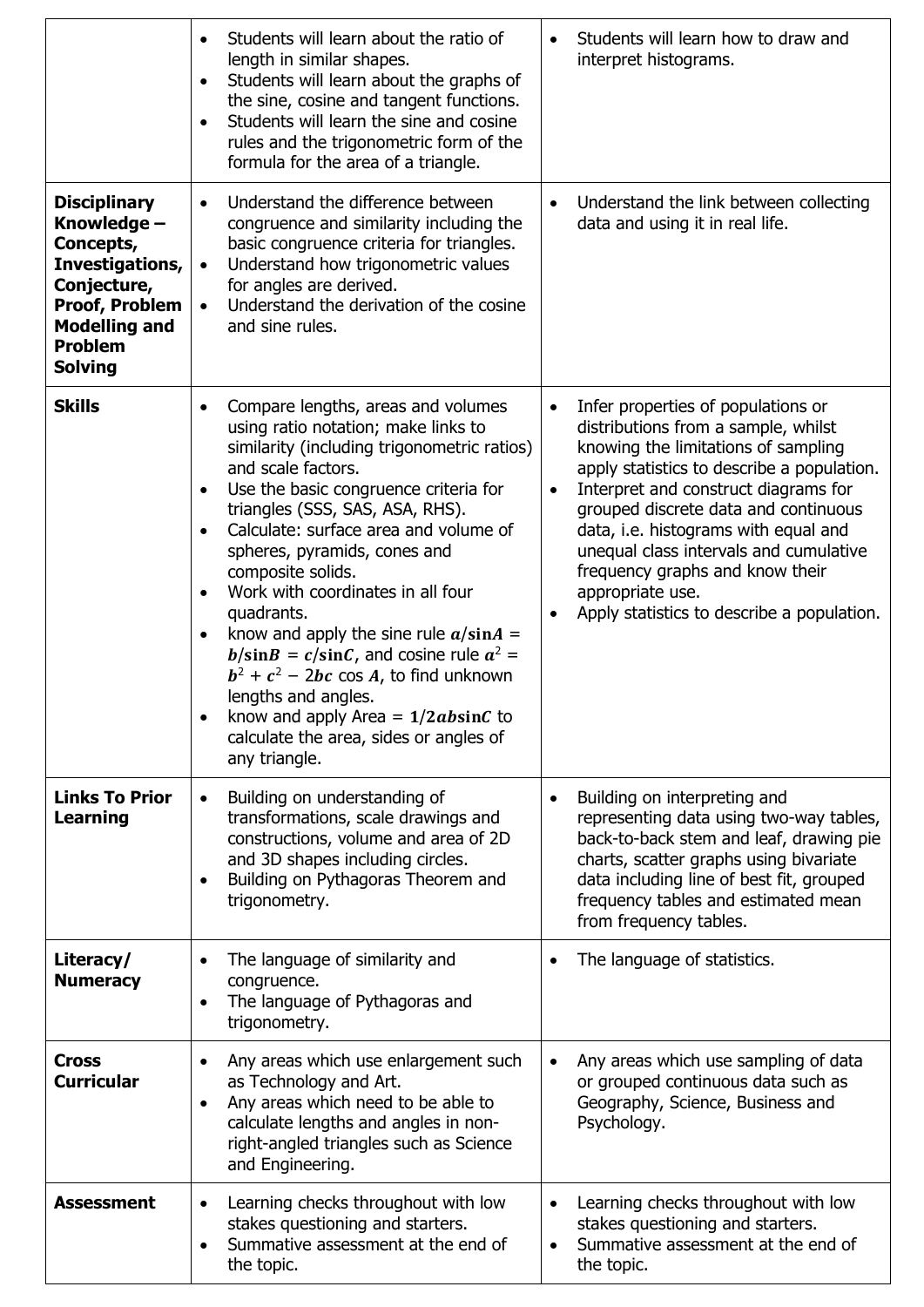| <b>YEAR 10</b>                                                                                                                                                  | <b>Summer 1</b>                                                                                                                                                                                                                                                                                                                                                                                                                                                                                                                                                                                                                                                                                                                                                                                                                                              | <b>Summer 2</b>                                                                                                                                                                                                                                                                                                                                                                                                                                                                                                                                                                                                                                                                                 |
|-----------------------------------------------------------------------------------------------------------------------------------------------------------------|--------------------------------------------------------------------------------------------------------------------------------------------------------------------------------------------------------------------------------------------------------------------------------------------------------------------------------------------------------------------------------------------------------------------------------------------------------------------------------------------------------------------------------------------------------------------------------------------------------------------------------------------------------------------------------------------------------------------------------------------------------------------------------------------------------------------------------------------------------------|-------------------------------------------------------------------------------------------------------------------------------------------------------------------------------------------------------------------------------------------------------------------------------------------------------------------------------------------------------------------------------------------------------------------------------------------------------------------------------------------------------------------------------------------------------------------------------------------------------------------------------------------------------------------------------------------------|
| <b>Topics</b>                                                                                                                                                   | <b>Equations &amp; Graphs</b><br><b>Circle Theorems</b>                                                                                                                                                                                                                                                                                                                                                                                                                                                                                                                                                                                                                                                                                                                                                                                                      | <b>Further Algebra</b>                                                                                                                                                                                                                                                                                                                                                                                                                                                                                                                                                                                                                                                                          |
| <b>Substantive</b><br>Knowledge -<br>The<br><b>Knowledge</b><br><b>Taught By The</b><br><b>Teacher</b>                                                          | Student will learn how to solve linear<br>$\bullet$<br>and quadratic simultaneous equations<br>graphically.<br>Students will learn about the maxima<br>$\bullet$<br>and minima of quadratic functions using<br>graphs.<br>Students will learn how to draw<br>$\bullet$<br>inequalities graphically.<br>Students will learn about the graphs of<br>cubic functions.<br>Students will learn the equation of a<br>$\bullet$<br>circle and its graph.<br>Students will learn about the iterative<br>process and how it be used to find the<br>roots of equations.<br>Students will learn the circle theorems<br>$\bullet$<br>and about circle geometry.                                                                                                                                                                                                          | Students will learn about changing the<br>$\bullet$<br>subject of more complex formulae.<br>Students will learn how to solve<br>$\bullet$<br>equations involving algebraic fractions.<br>Students will learn about algebraic<br>$\bullet$<br>proof.<br>Students will learn how to rationalise<br>$\bullet$<br>the denominator with surds.<br>Students will learn about functions<br>$\bullet$<br>including their composites and inverse.                                                                                                                                                                                                                                                        |
| <b>Disciplinary</b><br>Knowledge -<br>Concepts,<br>Investigations,<br>Conjecture,<br>Proof, Problem<br><b>Modelling and</b><br><b>Problem</b><br><b>Solving</b> | Understand the link between functions<br>$\bullet$<br>and their graphs.<br>Understand the basic concept behind<br>$\bullet$<br>iteration.<br>Understand the link between circle<br>$\bullet$<br>geometry and circle theorems.                                                                                                                                                                                                                                                                                                                                                                                                                                                                                                                                                                                                                                | Understand the link between algebra<br>$\bullet$<br>with surds.<br>Understand that proof can be through a<br>$\bullet$<br>counter example.                                                                                                                                                                                                                                                                                                                                                                                                                                                                                                                                                      |
| <b>Skills</b>                                                                                                                                                   | Identify and interpret roots, intercepts,<br>turning points of quadratic functions<br>graphically, identify turning points by<br>completing the square.<br>Recognise, sketch and interpret graphs<br>of quadratic functions and simple cubic<br>functions.<br>Solve quadratic equations (including<br>those that require rearrangement) and<br>find approximate solutions using a<br>graph.<br>Recognise and use the equation of a<br>circle with centre at the origin; find the<br>equation of a tangent to a circle at a<br>given point.<br>Identify and apply circle definitions and<br>properties, including:-<br>centre, radius, chord, diameter,<br>circumference, tangent, arc, sector and<br>segment.<br>Apply and prove the standard circle<br>theorems concerning angles, radii,<br>tangents and chords, and use them to<br>prove related results. | Simplify surd expressions involving<br>squares and rationalise denominators.<br>Rearrange formulae to change the<br>$\bullet$<br>subject.<br>Argue mathematically to show algebraic<br>expressions are equivalent and use<br>algebra to support and construct<br>arguments and proofs.<br>Where appropriate, interpret simple<br>expressions as functions with inputs and<br>outputs; interpret the reverse process<br>as the 'inverse function'; interpret the<br>succession of two functions as a<br>'composite function' (the use of formal<br>function notation is expected).<br>Solve quadratic equations (including<br>those that require rearrangement)<br>algebraically by factorising. |